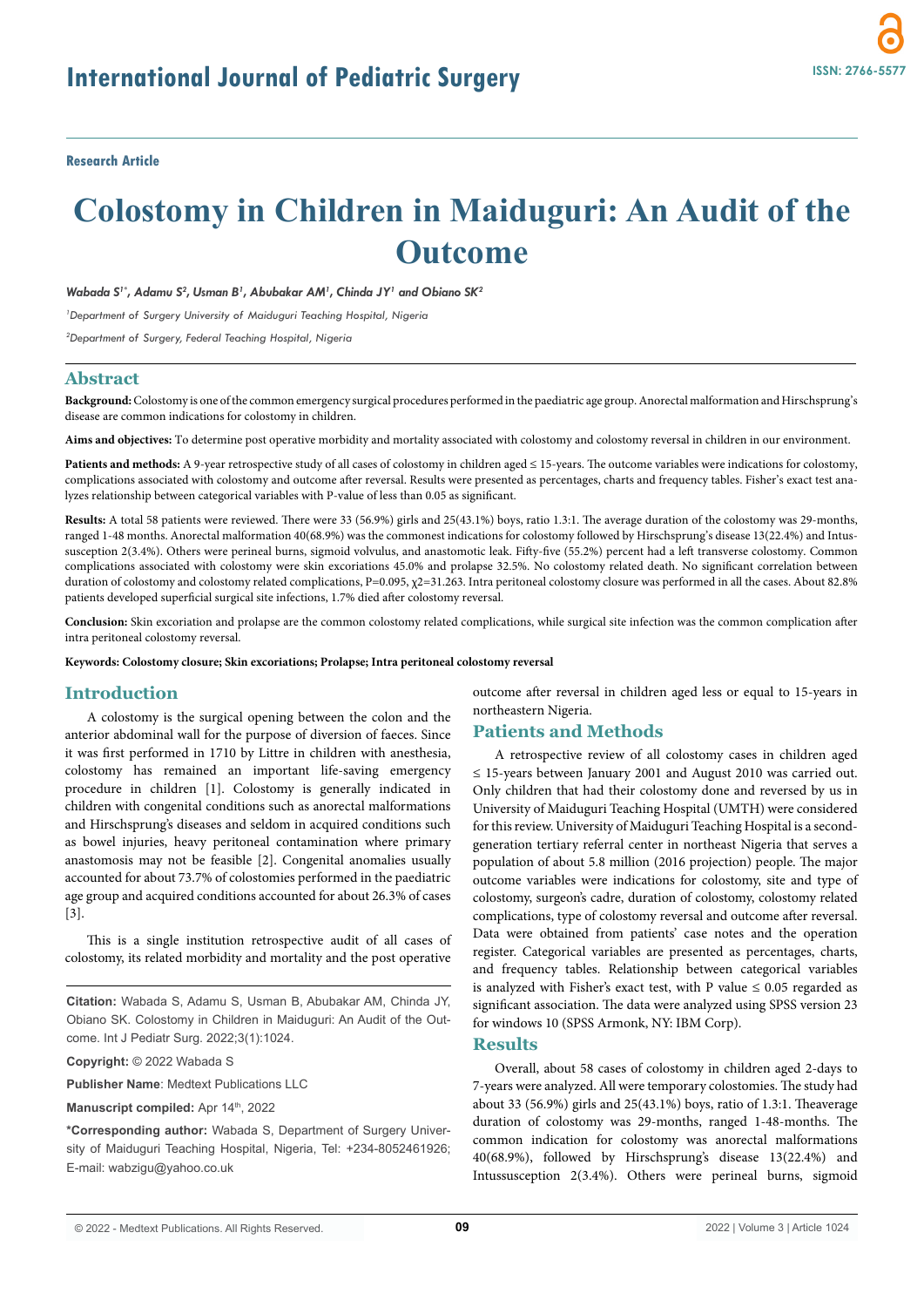volvulus, and anastomotic leak (Figure 1). Thirty-two (55.2%) patients had a left transverse colon colostomy and 26(44.8%) had a sigmoid colon colostomy. Forty-eight (82.8%) cases of the colostomies were performed by residents, out of which 29(60.4%) were on the left transverse colon. While 10(17.2%) were done by the consultants, of which all were on the sigmoid colon but 1(1.0%). Regarding the type of colostomy, 42 (72.4%) patients had a divided colostomy. Out of which 28(66.7%) were divided left transverse colostomy and 14(33.3%) divided sigmoid colostomy. While 16(27.6%) patients had a loop colostomy. Out of which 12(75.0%) were sigmoid loop colostomy and 4(25.0%) left transverse loop colostomy. Intra-peritoneal colostomy reversal was performed in all cases. The peritoneum was opened through an elliptical skin incision around the colostomy stoma to open the peritoneum before and an end-end anastomosis was performed in one-layer under direct vision. At the time of colostomy reversal about 8(13.8%) patients limited adhesiolysis *via* same incision.

Regarding colostomy related morbidity, about 40(68.9%) cases



developed various sorts of colostomy related morbidities. These included 18(45.0%) cases of skin excoriations, 13 (32.5%) colostomy prolapses, 7(17.5%) colostomy wound dehiscence, 2(5.0%) para colostomy hernia, and 1(2.5%) intestinal obstruction. No colostomy related mortality. In terms morbidity based onsite of the colostomy, 16(50.0%) cases of skin excoriations, 13(40.6%) of prolapsed, and 7(21.9%) of wound dehiscence respectively occurred in patients that had left transverse colostomy. Which further confirms that colostomy related morbidity is common with left transverse colostomy than sigmoid colostomy (Table 1)? Again, when considering morbidity based on type of the colostomy, about 9(56.3%) cases and 2(12.5%) of loop colostomies respectively prolapsed and dehisced. No significant statistical correlation was found between duration of colostomy and colostomy related morbidities P=0.095,  $\chi^2$ =31.263 (Table 2).

After colostomy reversal, 48(82.8%) patients had superficial surgical site infections that were conservatively managed with saline and honey dressing. While 1(1.7%) patient that had post-operative adhesive acute intestinal obstruction died of aspiration.

# **Discussion**

Colostomy is one of the common surgical procedures performed in children in developing countries [4]. It account for about 4.9%, 5.9% and 2.0% of all surgical procedures performed in children in South Africa, India, and Brazil respectively [5-7]. In the West African sub region colostomy account for about 83.3% of all surgical procedures performed in children [8-11]. And anorectal malformation followed by Hirschsprung's disease were responsible for about 89.4% and 9.8% of all cases of colostomy performed in these children [12,13]. In our report anorectal malformations and Hirschsprung's were equally responsible for about 68.9% and 22.4% for all cases of colostomies in children in our environment.

There was more 52.2% of cases transverse than sigmoid colostomy in our report, which we observed may be due to experience of the surgeon. As 60.4% of all the 82.8% colostomy cases done by the residents were transverse colostomies. Furthermore, we also observed many of the transverse colostomy cases were done in patients that had Hirschsprung's disease, probably due to long segment aganglionosis. Hence, further accounting for increased numbers of transverse colon colostomies in our report.

In terms of colostomy related morbidity, our report showed many cases of skin excoriations 50.0% and colostomy prolapse 40.6% that was commonly associated with the transverse colostomy and loop colostomy. As like other studies which showed that colostomy related morbidity is commonly associated with transverse colon colostomy and loop colostomy than with sigmoid colon [14-17]. Sheikh et al. [18] had 80.0%cases of skin excoriations and 60.0% colostomy prolapse in children with left transverse colostomy. Acidic nature of the loose transverse colon stools often causes skin irritation attributing to increased risk skin excoriations. Furthermore, certain technical faults in siting colostomy, such as cutting through the muscles instead of muscle-splitting, not narrowing the distal stoma, not hitching the stomas to a fascial plane may also increases the risk of colostomy related complications like colostomy prolapse [19-21].

Overall, our report had a colostomy related morbidity rate of 68.9%, which was higher than similar a report in Lagos, Nigeria that had colostomy related morbidity rate of 40.9%, 22 but lower than the morbidity rate of 81.4% reported by Massenga et al. [23] in Tanzanian Children. This difference between these previous reports and ours could be attributed to differences in sample sizes. Unlike others [24,25], we found no significant difference of association between duration colostomy and colostomy related morbidity.

The outcome of colostomy related morbidities in this report was good. They were no mortality from colostomy related morbidity in our report. No patient warranted admission for the management of colostomy related morbidity. And our cases of skin excoriations improved significantly when the mothers were asked to use Vaseline blue or zinc oxide cream as skin barriers. Coupled with dietary modifications, nutritional rehabilitation, and maternal education on improving personal hygiene. While we manage cases with significant prolapsing colostomies with reduction under sedation and application of thiersch stitch.

The timing for colostomy reversal is highly subjective, depending on indication colostomy in children is usually reversed between 3 to 12 months by then the colon would have been safe for the colostomy to be reversed [26-28]. Nevertheless, in our environment this maybe longer than necessary as observed in this report and of others [29]. Poverty, lack of manpower and long patient waiting operating list were responsible for delayed colostomy reversal in our report.

As a protocol intra-peritoneal approach was our technique of colostomy reversal. This approach allows for anastomosis to be done under direct vision and allows for additional intra operative maneuvers such as adhesiolysis. As observed in our report. Previous reports have associated technique of colostomy reversal with significant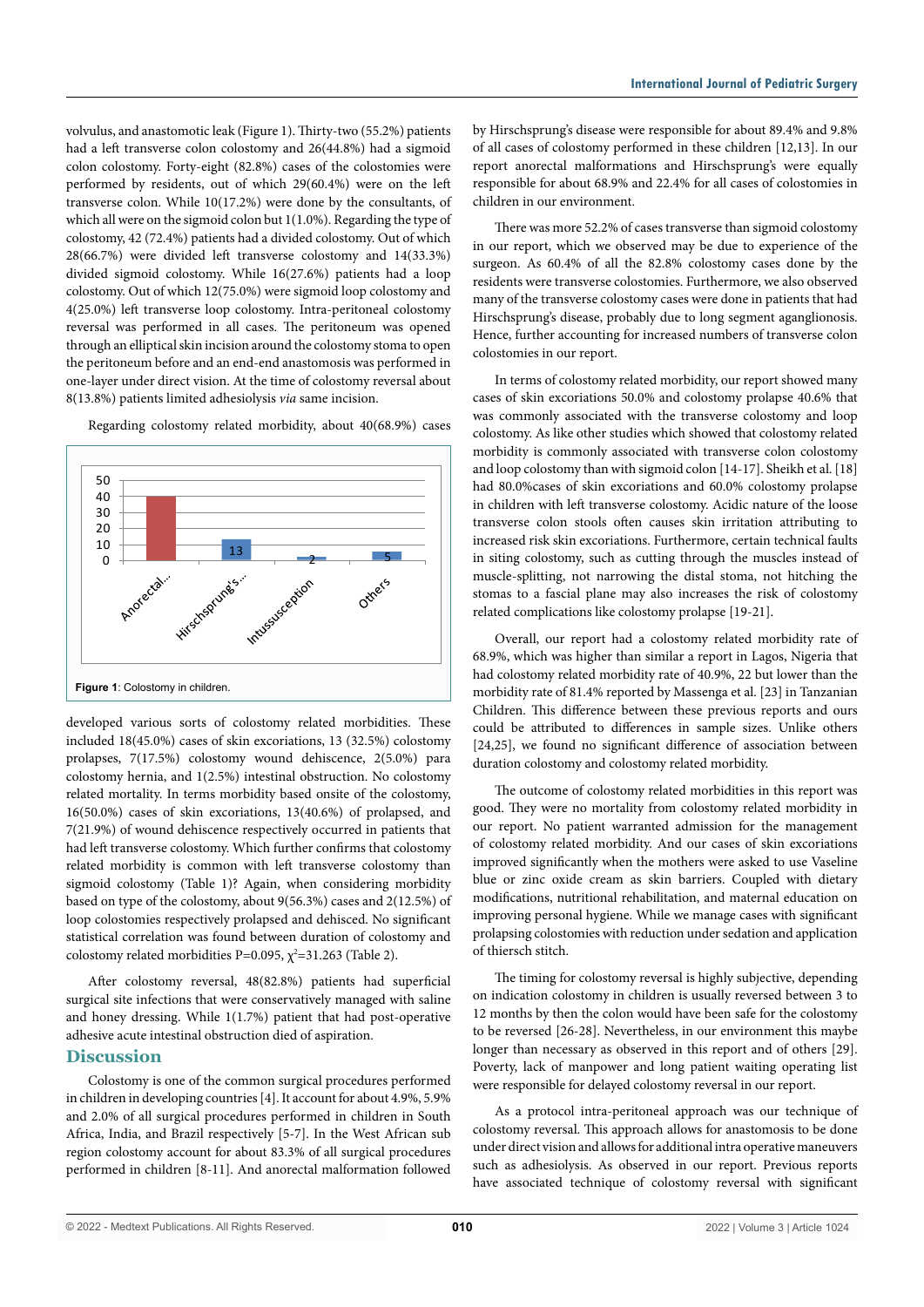**Table 1:** Colostomy related complications according to site and type of colostomy.

| Variables              | Transverse colostomy | Sigmoid colostomy        | Divided colostomy | Loop colostomy |  |
|------------------------|----------------------|--------------------------|-------------------|----------------|--|
|                        | N(%)                 | N(%)                     | $N(\%)$           | N(%)           |  |
| Skin excoriation       | 16(50.0)             | 2(7.7)                   | 15(35.7)          | 2(12.5)        |  |
| Prolapse               | 13(40.6)             |                          | 4(9.5)            | 9(56.3)        |  |
| Wound dehiscence       | 7(21.9)              | $\overline{\phantom{a}}$ |                   | 2(12.5)        |  |
| Para colostomy hernia  |                      | 2(7.7)                   |                   |                |  |
| Intestinal obstruction |                      | 1(2.4)                   |                   |                |  |

| Table 2: Comparison of duration of colostomy and colostomy related complications. |  |
|-----------------------------------------------------------------------------------|--|
|-----------------------------------------------------------------------------------|--|

| Duration of colostomy in months |                          |    |    |     |    | df | p-value |    |       |        |
|---------------------------------|--------------------------|----|----|-----|----|----|---------|----|-------|--------|
| o                               |                          | 18 | 24 | 32  | 36 | 38 | 48      | 21 | 0.095 | 27.738 |
|                                 |                          |    |    |     |    |    |         |    |       |        |
|                                 | $\overline{\phantom{a}}$ |    |    | . . |    |    |         |    |       |        |
|                                 | $\overline{\phantom{a}}$ |    |    |     | 4  |    |         |    |       |        |
| ∼                               |                          |    |    |     |    |    |         |    |       |        |
| $\overline{\phantom{a}}$        | -                        |    |    | . . |    | -  |         |    |       |        |
|                                 | .                        |    |    |     |    |    |         |    |       |        |

df: degree of freedom;  $\chi^2$ : Fisher's exact test

post-operative morbidity and mortality [30]. We have not found major post-operative morbidity following intra-peritoneal reversal in our report. All our cases of superficial surgical site infections after colostomy reversal were conservatively managed as outpatients. Even though about 84.2% of our cases developed surgical site infections, which is high when compared to other studies in the sub region [31]. But our mortality rate of 1.7% is equally like that of others both in the sub region and beyond. Nmadu [32] had a mortality rate of 2.8%, Rosen and Friedman [33] had a mortality rate of 1.4%.

### **Conclusion**

Anorectal malformation and Hirschsprung's disease are the common congenital indications for colostomy in children in our environment and colostomy related morbidity is unrelated to the duration of colostomy. Furthermore, intra-peritoneal colostomy reversal is equally cost effective in terms of morbidity and mortality in children in our environment.

## **References**

- 1. Scharli WF. The history of colostomy in childhood. Prog Pediatr Surg. 1986;20:188- 98.
- 2. Akiyama H, Ishii K, Kodaira Y, Saeki M. Colostomy in children--with special reference to indication, position and complications. Nihon Daicho Komonbyo Gakkai Zasshi. 1971;23(3):32-3.
- 3. Devens K, Pompino HJ. [Colostomy in childhood. Indications, technics, complications]. Langenbecks Arch Chir. 1969;325:135-41.
- 4. Osifo OD, Osaigbovo EO, Obeta EC. Colostomy in children: Indications and common problems in Benin City, Nigeria. Pak J Med Sci. 2008;24(2):199-203.
- 5. Botchway MT, Kruger D, Manful CA, Grieve A. The scope of operative general paediatric surgical diseases in South Africa- the Chris Hani Baragwanath experience. Ann Pediatr Surg. 2020;16:44.
- 6. Bhosale MN, Soni V. Audit of paediatric surgical services in a Tertiary Care Hospital in Maharashtra, India.2019;7(7):415-24.
- 7. Rosalino R, Martelli N, Novo NF, Franca WM. Epidemiological study of paediatric surgery at Regional Hospital of Sorocaba between 2008 and 2012 by a single surgeon. Surg Sci. 2017;8(8):375-83.
- 8. PaedSurg Africa Research Collaboration. Paediatric surgical outcomes in sub-Saharan Africa: a multicenter, international, prospective cohort study. BMJ Global Health. 2021;6:e004406.
- 9. Ameh EA, Mshelbwala PM, Sabiu L, Chirdan LB. Colostomy in children--an evaluation of acceptance among mothers and care givers in a developing country. S Afr J Surg. 2006;44(4):138-9.
- 10. Anyanwu LJ, Mohammed A, Oyebanji T. A descriptive study of commonly used postoperative approaches to paediatric stoma care in a developing country. Ostomy Wound manage. 2013;59(12):32-7.
- 11. Ekenze SO, Agugua-Obianyo NEN, Amah CC. Colostomy for large bowel anomalies in children: A case-controlled study. Int J Surg. 2007;5(4):273-7.
- 12. Wiersma R. HIV-positive African children with rectal fistulae. J Pediatr Surg. 2003;38(1):62-4.
- 13. Ameh EA, Chirdan LB, Dogo PM, Nmadu PT. Hirschsprung's disease in the newborn: experience in Zaria, Nigeria. Ann Trop Paediatr. 2001;21(4):339-42.
- 14. Mollitt DL, Malangoni MA, Ballantine TV, Grosfeld JL. Colostomy complications in children. An analysis of 146 cases. Arch Surg. 1980;115(4):445-58.
- 15. Millar AJ, Lakhoo K, Rode H, Ferreira MW, Brown RA, Cywes S. Bowel stomas in infants and children. A 5-year audit of 203patients. S Afr J Surg. 1993;31(3):110-3.
- 16. Shabbir J, Britton DC. Stoma complications: a literature overview. Colorectal Dis. 2010;12(10):958-64.
- 17. Oda O, Davies D, Colapinto K, Gerstle JT. Loop versus divided colostomy for the management of anorectal malformations. J Pediatr Surg. 2014;49(1):87-90.
- 18. Sheikh MA, Akhtar J, Ahmed S. Complications/problems of colostomy in infants and children. J Coll Physicians Surg Pak. 2006;16(8):509-13.
- 19. Ameh EA. Colostomy in the newborn: Technical pitfalls. Niger Postgrad Med J. 2002;9:(4):240-2.
- 20. Kholer A, Athanasiadis S, Nafe M. [Postoperative results ofColostomy and ileostomy closure: a retrospective analysis of three different closure techniques in 182 patients]. Chirurg. 1994;65(6):529-32.
- 21. Ciğdem MK, Onen A, Duran H, Oztürk H, Otçu S. The mechanical complications of colostomy in infants and children: analysis of 473 cases of a single center. Pediatr Surg Int. 2006;22(8):671-6.
- 22. Dode CO, Gbobo LI. Childhood colostomy and its complications in Lagos. East and Central Afr J Surg. 2001;6(1):25-9.
- 23. Massenga A, Chibwae A, Nuri AA, Bugimbi M, Munisi YK, Mfinanga R, et al. Indications for and complications of intestinal stomas in the children and adults at a tertiary care hospital in a resource-limited setting: a Tanzanian experience. BMC Gastroenterol. 2019;19(1):157.
- 24. Chandramouli B, Srinivasan K, Jagdish S, Ananthakrishnan N. Morbidity and mortality of colostomy and its closure in children. J Pediatr Surg. 2004;39(4):596-9.
- 25. Chirdan LB, Uba FA, Ameh EA, Mshelbwala PM. Colostomy for high anorectal malformation: an evaluation of morbidity and mortality in a developing country. Pediatr Surg Int. 2008;24(4):407-10.
- 26. Sola JE, Bender JS, Buchman TG. Morbidity and timing of colostomy closure in trauma patients. Injury. 1993;24(7):438-40.